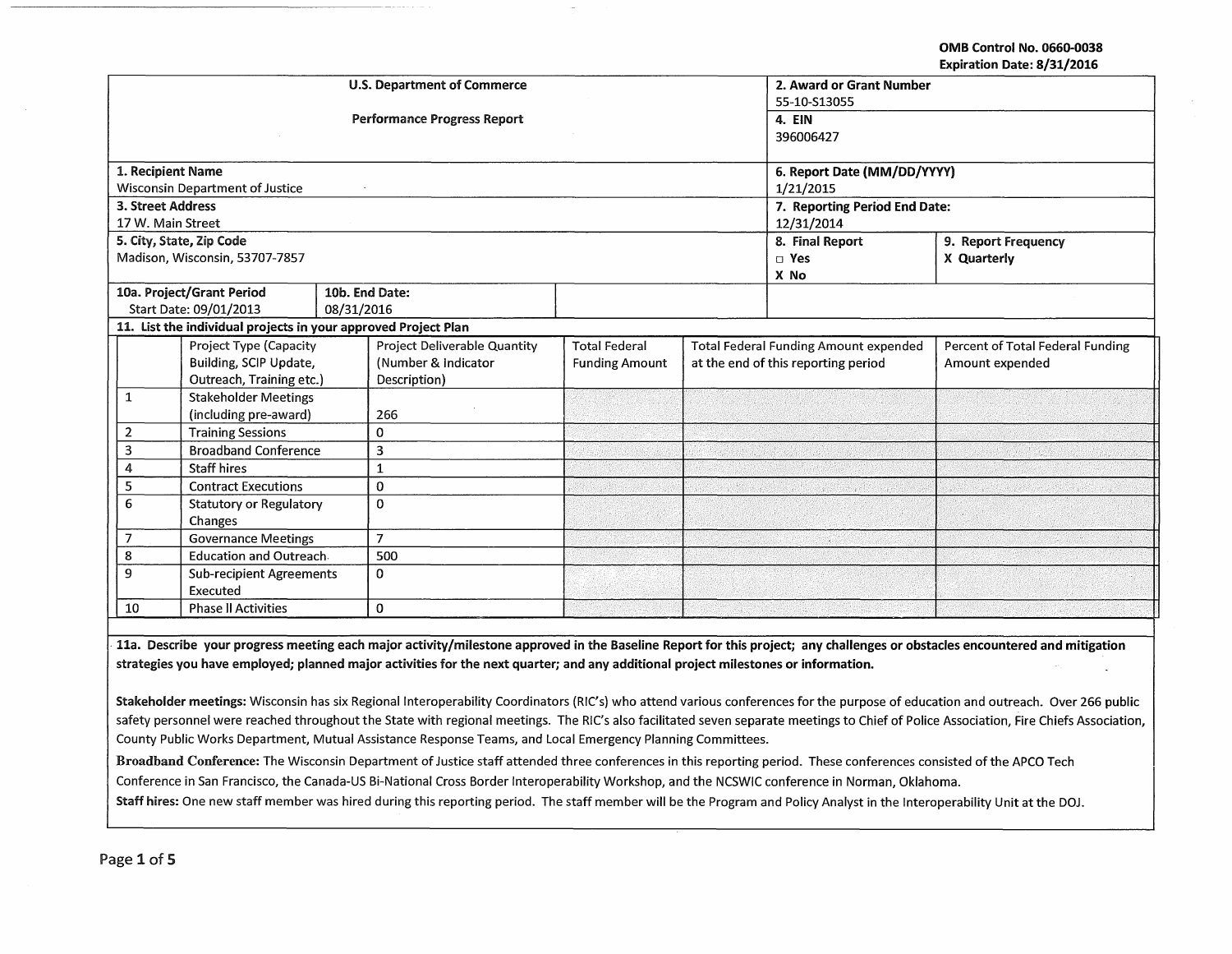Governance Meetings: During this reporting period, seven governance meetings were held throughout the State which are also used for education and outreach on the Nationwide Public Safety Broadband Network. They were the West Central Region SCIP Implementation Council Meeting, Northeast SCIP Implementation Council Meeting, East Central Regional SCIP Implementation Council, South East Region SCIP Implementation Council, North West Region SCIP Implementation Council, South West Regional SCIP Implementation Council, and one lnteroperability Council meeting.

Other Activities: The DOJ staff and RIC's participated in the following other activities during this reporting period.

- FirstNet Quarterly SPOC Webinar
- Public-Safety Broadband: State of the States 2 Webinar
- 3 FirstNet Region V Conference Calls
- 2 Monthly FEMA Region V States PSBN Conference Calls
- 3 Regional SCIP Coordinator Teleconferences
- UW-EX/FirstNet Meeting
- WI SLIGP Quarterly Call
- e WI FirstNet Region V: Monthly Check in with SPOCs/SWICs
- 2 Day PSWB Planning Meeting
- Racine County Chief of Police Meeting
- Manitowoc County Public Works Department Meeting
- Suburban Mutual Assistance Response Team (SMART) Meeting
- WEM SE Region Meeting
- Calumet County LECP Meeting
- UW- Whitewater PD Broadband Discussion

11b. If the project team anticipates requesting any changes to the approved Baseline Report in the next quarter, describe those below. Note that any substantive changes to the Baseline Report must be approved by the Department of Commerce before implementation.

No changes anticipated at this time.

11c. Provide any other information that would be useful to NTIA as it assesses this project's progress.

Wisconsin continues to actively educate itself on the latest developments on NPSBN and FirstNet. The DOJ staff is currently developing a campaign with presentation materials for outreach and marketing.

11d. Describe any success stories or best practices you have identified. Please be as specific as possible.

Although Wisconsin's initial consultation with FirstNet is yet to be scheduled, the feedback we have received from other state's consultations has been very helpful to prepare us as a State for our meeting. Wisconsin has been proactively preparing for the consultation by gathering and analyzing information from each completed initial state consultation, comparing success stories and learning from best practices. This has also assisted us with our strategic planning and how we want to structure our marketing campaign to maximize our outreach efforts moving forward.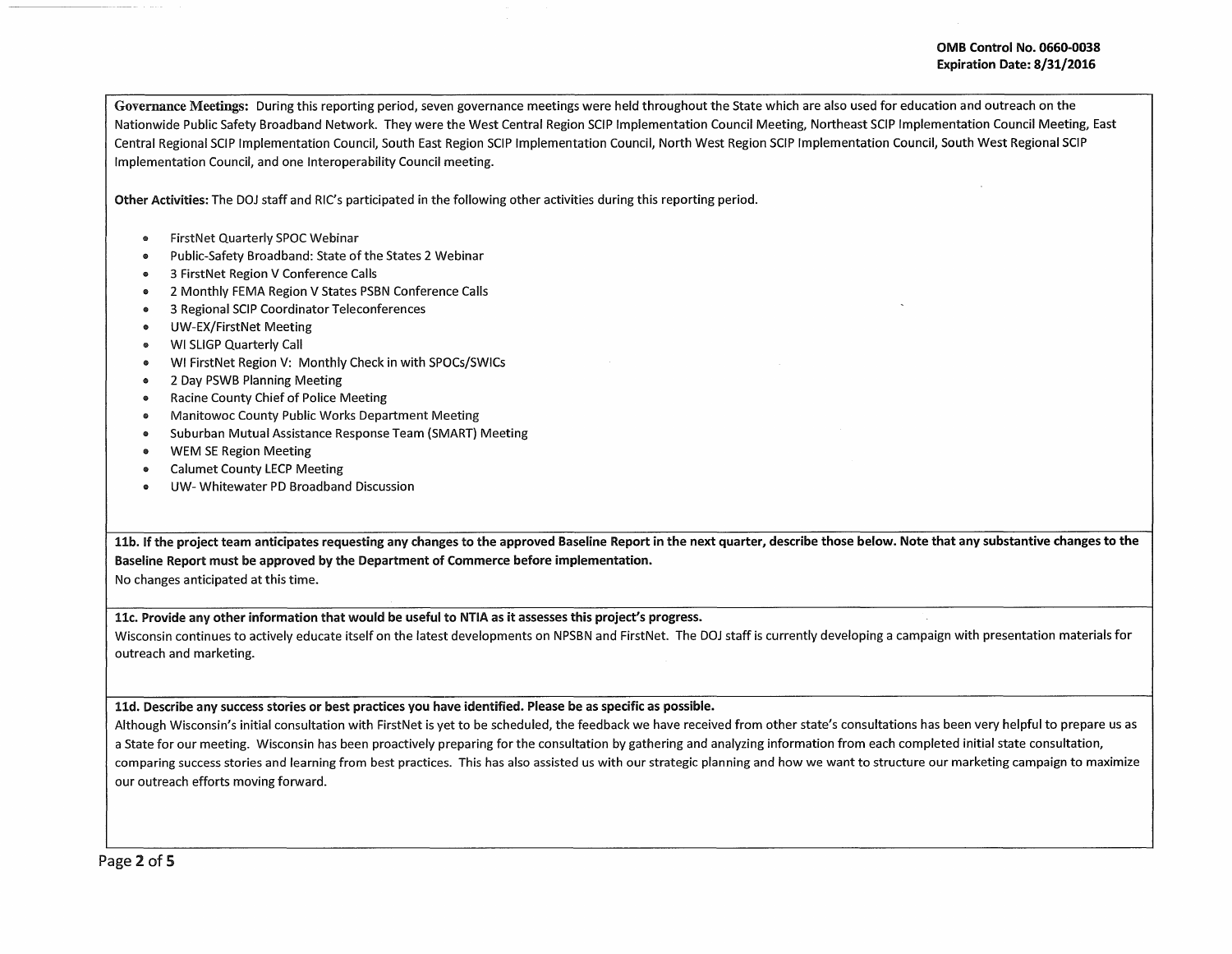# 12. Personnel

# 12a. If the project is not fully staffed, describe how any lack of staffing may impact the project's time line and when the project will be fully staffed.

Staffing levels are meeting our current needs, but as the NPSBN initiative expands in Wisconsin additional staff will be required.

# 12b. Staffing Table

| Job Title                  | FTE % | <b>Project(s) Assigned</b>                                                         | Change                    |
|----------------------------|-------|------------------------------------------------------------------------------------|---------------------------|
| Program and Policy Analyst | .50   | Provides administrative support relating to grant management, governance meetings, | Karlin Younger hired      |
|                            |       | outreach activities, and fulfill program reporting requirements                    | October $27^{th}$ , 2014. |
| Justice Program Supervisor | .50   | Overall program oversight                                                          |                           |
| <b>Grants Specialist 1</b> | .15   | Provides financial balances, completes Financial Status Report (FSR)               |                           |
| <b>Grants Specialist 2</b> | .15   | Completes travel reimbursement and pays general costs                              |                           |
| <b>Financial Officer</b>   | .05   | Provides financial oversight for the federal award                                 |                           |
| <b>LTE</b>                 | .25   | Provides program support for day to day work and meetings                          |                           |

Add Row Remove Row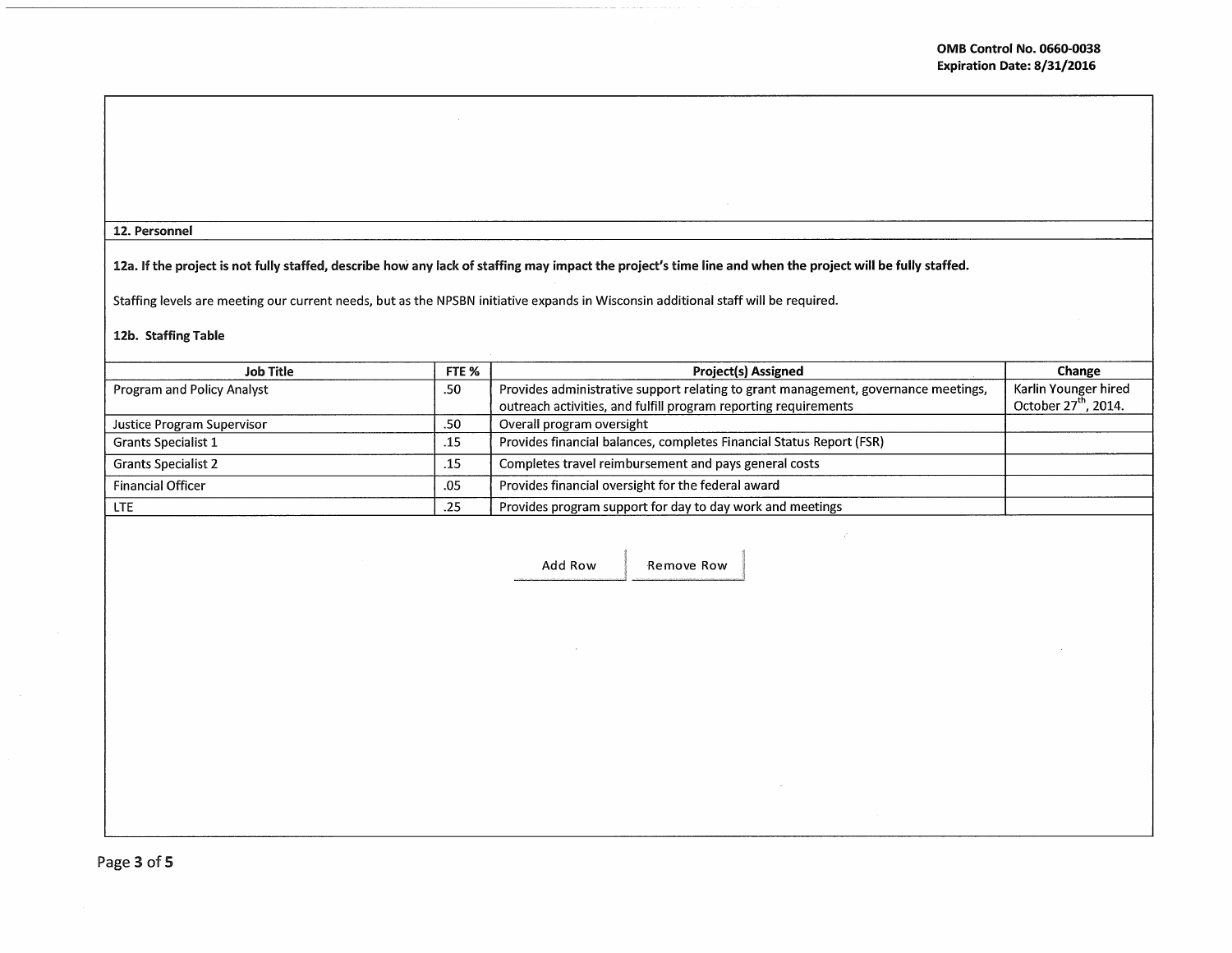### 13. Subcontracts (Vendors and/or Subrecipients)

The State of Wisconsin has 6 sub-grants reflected within the "Other" category in our budget. Our sub-grants are with the following entities: Dane County \$414,584, North Central WI Regional Planning Commission \$86,985, Calumet County \$172,585, Douglas County \$86,985, West Central WI Regional Planning \$86,985, and the City of Milwaukee \$172,585

| 13a. Subcontracts Table – Include all subcontractors. The totals from this table must equal the "Subcontracts Total" in Question 14f. |                                                                                                                                           |                          |                            |                               |               |                 |                                                |                                                 |                        |
|---------------------------------------------------------------------------------------------------------------------------------------|-------------------------------------------------------------------------------------------------------------------------------------------|--------------------------|----------------------------|-------------------------------|---------------|-----------------|------------------------------------------------|-------------------------------------------------|------------------------|
| Name                                                                                                                                  | <b>Subcontract Purpose</b>                                                                                                                | Type<br>(Vendor/Subrec.) | RFP/RFQ<br>Issued<br>(Y/N) | Contract<br>Executed<br>(Y/N) | Start<br>Date | <b>End Date</b> | <b>Total Federal</b><br><b>Funds Allocated</b> | <b>Total Matching</b><br><b>Funds Allocated</b> | Project and % Assigned |
| Unknown at<br>this time                                                                                                               | Develop training<br>videos and brochures<br>related to broadband<br>for outreach, host 3<br>webinars and 4 two-<br>day regional trainings | Vendor                   | N                          | N                             | <b>TBD</b>    | TBD.            | \$500,000                                      | \$0                                             | N/A                    |
| Unknown at<br>this time                                                                                                               | <b>Facilitator for Public</b><br>Safety Wireless<br><b>Broadband</b><br>Workgroup (PSWBW)                                                 | Unknown at this<br>time  | N                          | N                             | <b>TBD</b>    | <b>TBD</b>      | \$4,800                                        | \$0                                             | N/A                    |
| Unknown at<br>this time                                                                                                               | Statewide website<br>hosting                                                                                                              | Unknown at this<br>time  | N                          | N                             | <b>TBD</b>    | TBD             | \$5000                                         | \$0                                             | N/A                    |
| Six sub-grants                                                                                                                        | Public Safety Wireless<br><b>Broadband Planning</b><br>Facilitation                                                                       | Subrecipients            | N                          | Υ                             | 9/1/13        | 7/30/16         | \$1,020,709                                    | \$0                                             | N/A                    |

Add Row

Remove Row

13b. Describe any challenges encountered with vendors and/or subrecipients.

We still have limited information directly from FirstNet on how the network will be built, associated *costs,* coverage, and certain definitions of users for the network. Given the information available, our Regional Coordinators continue the education/awareness campaign in their regions for the NPSBN initiative.